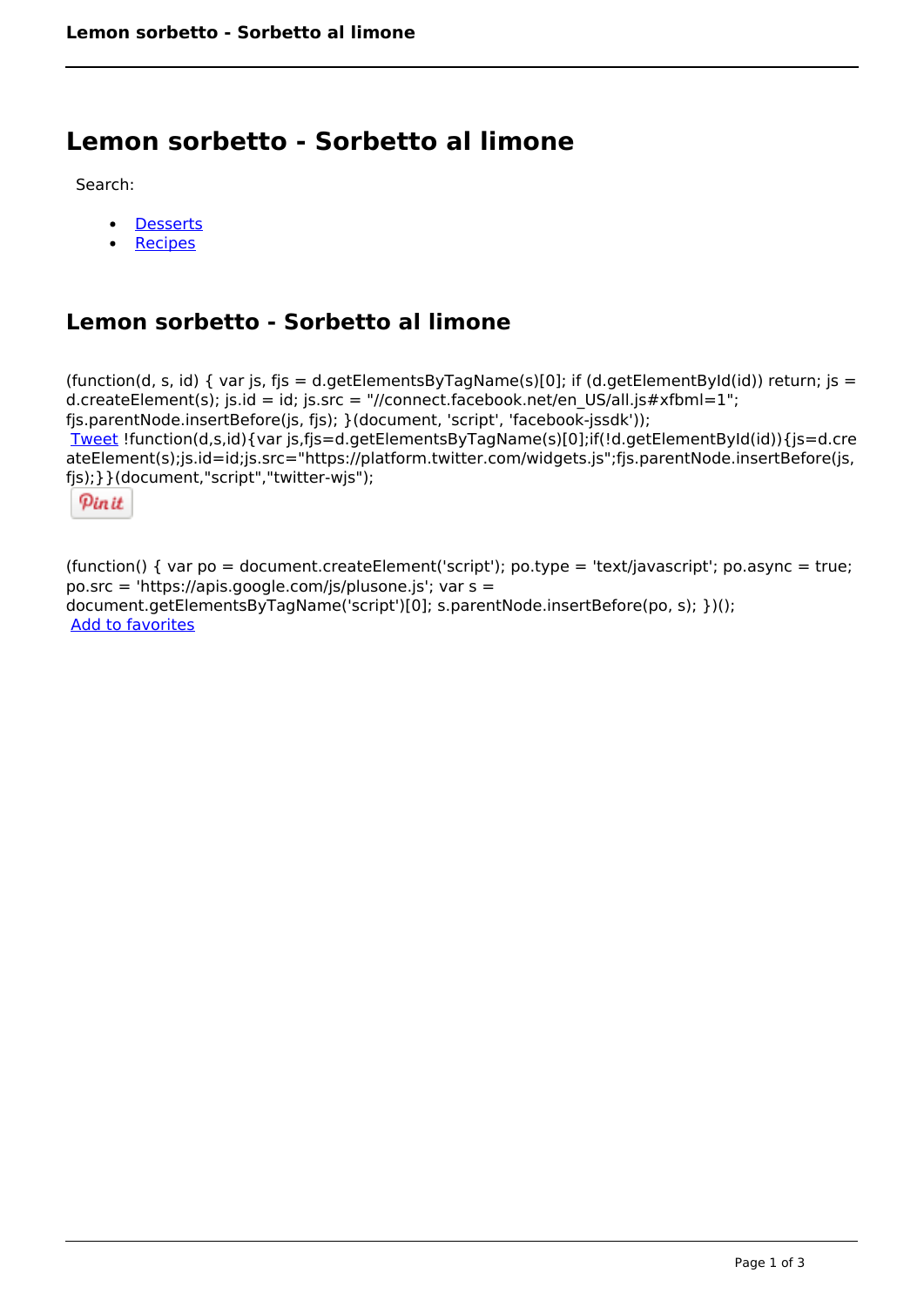### **Lemon sorbetto - Sorbetto al limone**



#### Rate this recipe

#### 0 people are cooking this [Count me in](https://www.naturalhealthmag.com.au/flag/flag/favorites/2624?destination=printpdf%2F2624&token=c4dbd7b206f10b4b615c81f5b97bf766)

Sorbetto is a classic Italian frozen dessert and probably the easiest to make. Sorbetto di limone is essentially frozen lemonade - the most frozen lemonade you'll ever have!

#### **Makes 1 kg (10 scoops) Ingredients**

- 200g lemon juice
- 500ml filtered water
- 5g carob bean powder
- 280g caster (superfine) sugar

Put the lemon juice and water in a bowl and whiz briefly with a hand-held blender to combine.

Put the carob bean powder in a separate bowl. Add 2 tablespoons of the sugar and mix together well.

Gradually add the carob powder and sugar mixture to the lemon juice mixture, blending all the while, until well combined. Add the rest of the sugar and blend to incorporate, then transfer to a suitable lidded container and leave to cool in the freezer for 15–20 minutes, or until the mixture drops to 4°C.